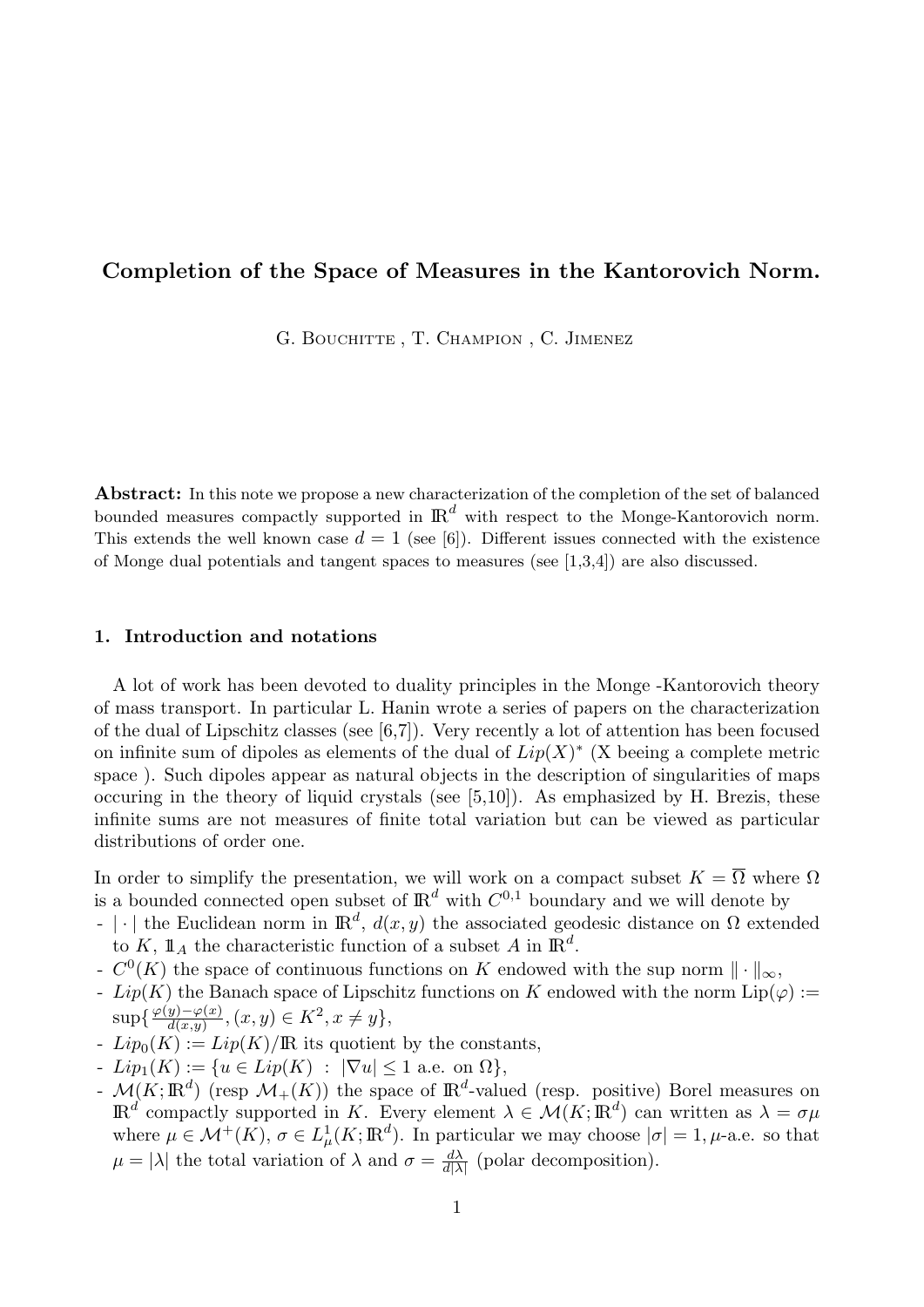-  $\mathcal{M}_0(K)$  the space of signed Radon measures  $\mu$  supported in K such that  $\int \mu = 0$ . it is endowed with the Kantorovich norm (associated with the metric space  $(K,d)$ ):  $\|\mu\|_1 = \sup\{ \int_K \varphi d\mu \; : \; \varphi \in Lip_1(K) \}.$ 

It is well known that on subsets of  $\mathcal{M}_0(K)$  which are uniformly bounded in total variation, the topology induced by  $\|\cdot\|_1$  is equivalent to the weak star topology on measures. It can be easily checked (see [6]), the dual space  $\mathcal{M}_0(K)^*$  is isomorphic to  $Lip_0(K)$  through the map:  $L \in \mathcal{M}_0(K)^* \mapsto \varphi$  where  $\varphi(x) = L(\delta_x - \delta_a), a \in K$ . Therefore  $\mathcal{M}_0(K)$  can be identified with a subspace of its bidual, thus with a subspace of  $Lip_0(K)^*$ .

Now we claim that the normed space  $(\mathcal{M}_0(K), \|\cdot\|_1)$  is non complete: indeed let  $(a_n, b_n)$ a sequence in  $K^2$  such that  $\sum |b_n - a_n| < +\infty$  and  $a_n \neq b_m, \forall (n, m)$ . Clearly the finite sum of dipoles  $\mu_n = \sum_{1}^{n} (\delta_{b_n} - \delta_{a_n})$  is a Cauchy sequence whose limit as an element of  $Lip_0(K)^*$  is not a measure of finite mass. Our aim is to characterize the completion of  $\mathcal{M}_0(K)$  or equivalently the closure of  $\mathcal{M}_0(K)$  as a subspace of  $Lip_0(K)^*$ . As will be seen later, the main feature of an element  $f$  in this space is that the supremum in the dual Kantorovich problem

(1.1) 
$$
\sup \left\{ \langle f, \varphi \rangle \ : \ \varphi \in Lip_1(K) \right\} \quad (= \|f\|_1),
$$

has at least one solution (called Monge-Kantorovich potential).

In all the paper we will denote by  $\mathcal{M}_{0,1}(K)$  the completion of  $\mathcal{M}_0(K)$  in  $(Lip_0(K)^*, \|\cdot\|_1)$ . We emphasize that it is a strict subspace  $Lip_0(K)^*$  since otherwise  $Lip_0(K)$  would be a reflexive Banach space. To our knowledge a characterization of  $\mathcal{M}_{0,1}(K)$  is known only for  $d = 1$ . This appears in [6] where the case  $d > 1$  is presented as an open problem.

The paper is organized as follows: in section 2, we give a characterization of  $\mathcal{M}_{0,1}(K)$ (see Theorem 2.4); in section 3, we give an alternative representation by introducing a suitable class of tangential vector measures in  $\mathcal{M}(K;\mathbb{R}^d)$ .

### 2. The Banach space  $\mathcal{M}_{0,1}(K)$ .

First we show that  $\mathcal{M}_{0,1}(K)$  can be identified to a subspace of  $\mathcal{D}'_1(K)$  the distributions on  $\mathbb{R}^d$  of order one supported in K. For every  $f \in \mathcal{M}_{0,1}(K)$ , the bracket  $\langle f, \varphi \rangle$  is well defined for every  $\varphi \in Lip(K)$ . We denote by  $T_f$  the distribution obtained by setting  $\langle T_f, \varphi \rangle = \langle f, \varphi \rangle$  for every  $\varphi \in C^{\infty}(K)$ .

**Lemma 2.1.** The map:  $f \in M_{0,1}(K) \rightarrow T_f \in \mathcal{D}'_1(K)$  is injective. Furthermore a distribution  $T \in \mathcal{D}'_1(K)$  is of the form  $T_f$  for a suitable  $f \in \mathcal{M}_{0,1}(K)$  if and only if, for every sequence  $\{\varphi_n\}$  in  $C^{\infty}(K)$ , such that the following implication holds:

(2.1) 
$$
\varphi_n \to c \quad \text{uniformly} \quad (c \in \mathbb{R}) \ , \quad \sup_K |\nabla \varphi_n| \leq C \implies \langle T, \varphi_n \rangle \to 0 \ .
$$

Proof. Let  $f \in \mathcal{M}_{0,1}(K)$  and let us show that  $T_f$  satisfies (2.1). By definition, for every  $\delta > 0$ , there exists a measure  $f_{\delta} \in \mathcal{M}_0(K) ||f - f_{\delta}||_1 < \delta$ . Let  $\varphi_n$  be as in the left hand side of  $(2.1)$ . Then:

$$
|\langle T_f, \varphi_n \rangle| \leq |\langle f_\delta, \varphi_n \rangle| + \delta \|\nabla \varphi_n\|_{\infty} \leq |\langle f_\delta, \varphi_n \rangle| + C \delta.
$$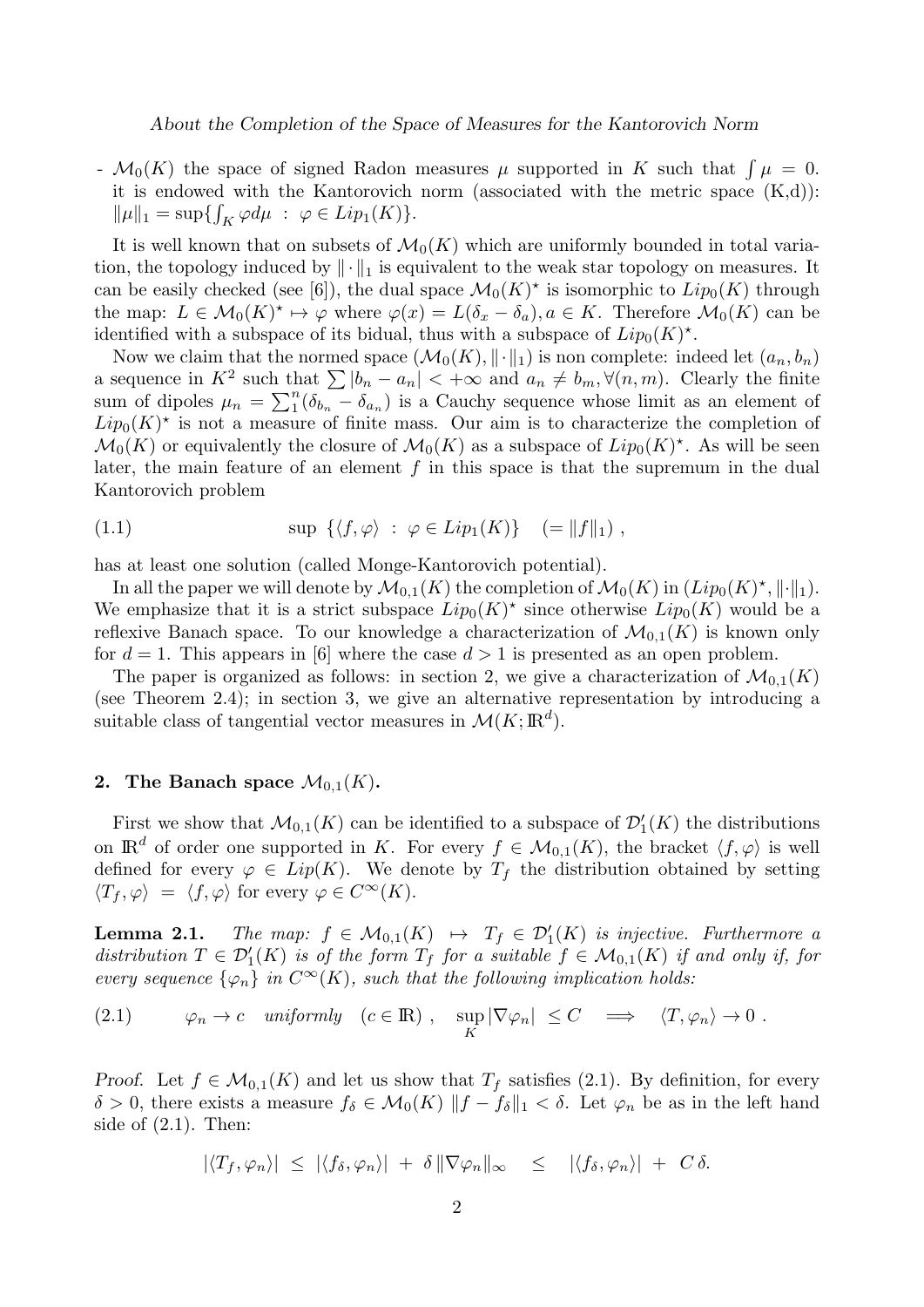Since  $\langle f_\delta, c \rangle = 0$ , the conclusion follows by letting  $n \to \infty$ , then  $\delta \to 0$ .

In fact the same argument works if we assume simply that  $\{\varphi_n\}$  is a equi-Lipschitz family in  $Lip(K)$  converging to a constant: we still obtain that  $\langle f, \varphi_n \rangle \to 0$ . Therefore if  $T_f = 0$  and  $\varphi \in Lip(K)$ , by applying the previous property to  $\{\varphi_n - \varphi\}$  where  $\varphi_n$  is a smooth approximation of  $\varphi$ , we infer that  $\langle f, \varphi \rangle = 0$ . The injectivity of the map  $f \mapsto T_f$ follows.

Conversely we need to show that if  $T \in \mathcal{D}_1(K)$  is such that  $(2.1)$  holds true, then  $T = T_f$ for a suitable  $f \in \mathcal{M}_{0,1}(K)$ . First by  $(2.1)$ , T can be extended in a unique way to  $Lip(K)$ and the resulting linear form on  $Lip(K)$  can be identified as an element  $f \in (Lip_0(K))^*$ such that  $T = T_f$ . To prove that this element f belongs to  $\mathcal{M}_{0,1}(K)$  we use the following Claim: There exists a sequence of linear operators:  $S_{\delta}: C^{0}(K) \mapsto C^{\infty}(K)$  and suitable constants  $C, C_{\delta}$  such that

i) Lip $(S_\delta \varphi) \leq C_\delta ||\varphi||_\infty$ , for every  $\varphi \in C^0(K)$ ,

ii)  $\text{Lip}(S_{\delta}\varphi) \leq C \text{Lip}(\varphi)$  for every  $\varphi \in Lip(K)$ ,

iii)  $||S_{\delta} \varphi - \varphi||_{\infty} \leq C \operatorname{Lip}(\varphi)$  for every  $\varphi \in Lip(K)$ .

Then we set  $f_{\delta} := T \circ S_{\delta}$ . By i) and ii), it is an element of  $\mathcal{M}_0(K)$ . Choose  $\varphi_{\delta}$  in  $Lip_1(K)$  so that  $\langle f_\delta - f, \varphi_\delta \rangle > ||f_\delta - f||_1 - \delta$ . We may rewrite this inequality as

(2.2) 
$$
||f_{\delta} - f||_1 \leq \delta + \langle f, \Psi_{\delta} \rangle \quad , \quad \text{where} \quad \Psi_{\delta} := S_{\delta} \varphi_{\delta} - \varphi_{\delta} .
$$

By ii) and iii),  $\{\Psi_{\delta}\}\$ is equi-Lipschitz and converges uniformly to 0 on K. It follows from (2.1) and (2.2) that  $f_{\delta} \to f$  in  $Lip_0(K)^*$ , and thus  $f \in \mathcal{M}_{0,1}(K)$  (notive that by iii),  $S_{\delta}$  is invariant over constant functions).

It remains to prove the claim. By a very nice result to be found in [11, Theorem 3 p.174], there exists a linear continuous extension operator  $\Xi: C^0(K) \mapsto C^0(\mathbb{R}^d)$  which also maps continuously  $Lip(K)$  into  $Lip(\mathbb{R}^d)$ . Notice that a priori no regularity assumption is needed for the existence of such extension provided  $K$  is metrized by the Euclidian norm. In our case we are allowed to choose the geodesic distance which is equivalent since  $\partial K$  has been assumed to be Lipschitz. Note also that in case K is convex, the map  $\Xi : \varphi \mapsto \varphi \circ p$  where p is the orthogonal projector on K fits to our purpose. Now we set  $S_{\delta} \varphi$  to be the restriction to K of  $\Xi(\varphi) \star \rho_{\delta}$  where  $\rho_{\delta}$  is a usual convolution kernel with support in  $B(0, \delta)$ . It is easy  $\blacksquare$ to check that  $S_{\delta}$  as a linear operator satisfies i), ii) and iii).

**Remark 2.2.** The fact that  $\mathcal{M}_{0,1}(K)$  is strictly embedded in  $(Lip_0(K))^*$  implies that there are elements  $f \in (Lip_0(K))^*$  such that  $f \neq 0$  and  $T_f = 0$  (this not surprising since  $C^{\infty}$  functions are not dense in  $Lip(K)$ ). The required property (2.1) for T in order to be in  $\mathcal{M}_{0,1}(K)$  is nothing else but the continuity with respect to the weak star topology of  $W^{1,\infty}(\Omega)$ .

The existence of a Monge potential associated with  $f \in \mathcal{M}_{0,1}(K)$  is obtained in

**Lemma 2.3.** Let  $f \in \mathcal{M}_{0,1}(K)$ . Then there exists a Lipschitz function  $u \in Lip_1(K)$ maximizing the problem  $(1.1)$ .

Proof. Let  $\{\varphi_n\}$  be a maximizing sequence in  $Lip_1(K)$ . As  $\langle f, 1 \rangle = 0$ , it is no restrictive to assume that  $\varphi_n(x_0) = 0$  at some point  $x_0 \in \Omega$ . By Ascoli's theorem, there exists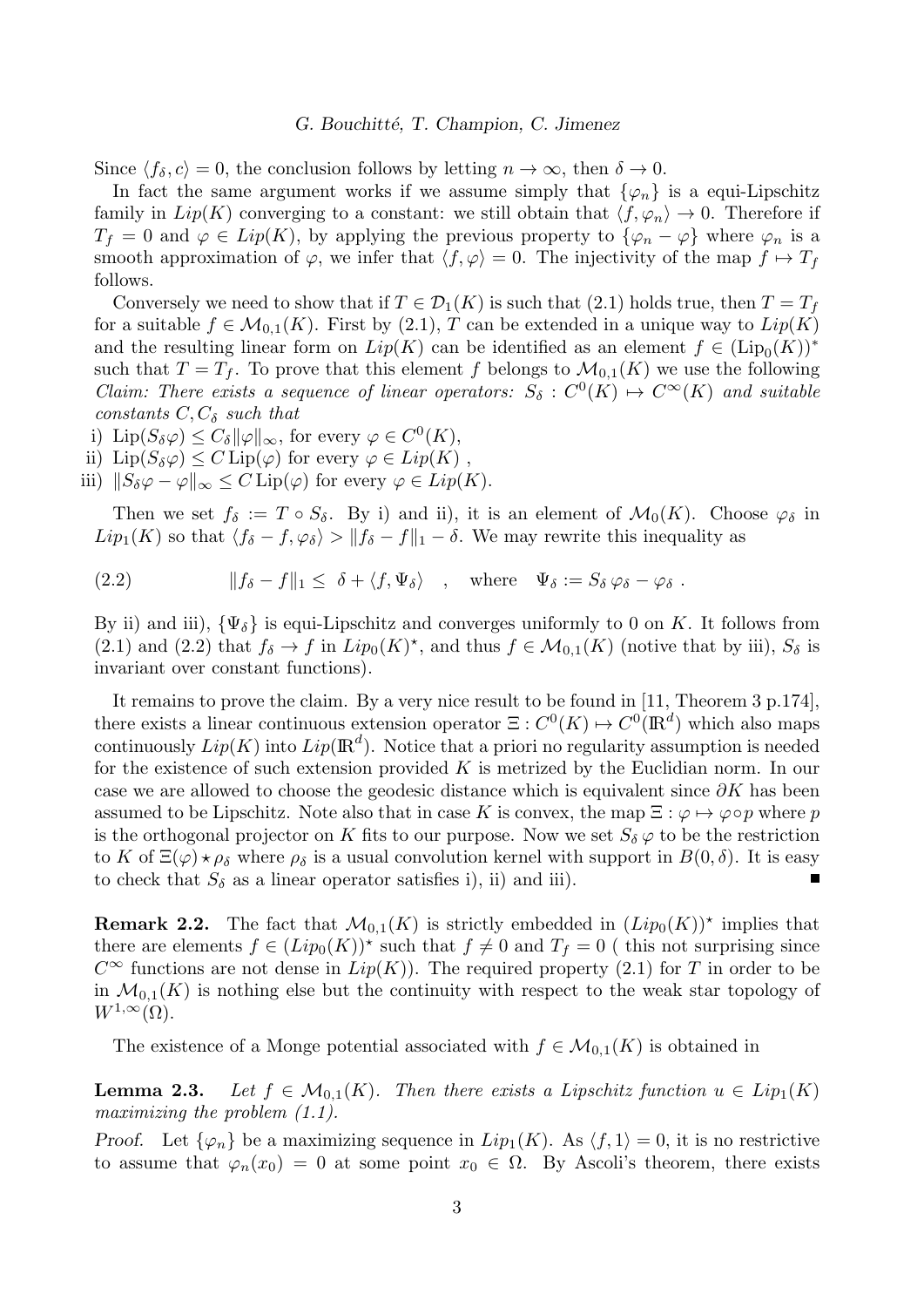$\varphi \in Lip_1(K)$  and a subsequence  $\{\varphi_{n_k}\}\$  such that  $\varphi_{n_k} \to \varphi$  uniformly on K. By applying the property (2.1) established in Lemma 2.1 to  $\{\varphi_{n_k} - \varphi\}$ , we derive that

$$
\langle f, \varphi \rangle = \lim_{k \to \infty} \langle f, \varphi_{n_k} \rangle = \sup \{ (1.1) \} .
$$

In the following, given an element  $T \in \mathcal{D}'(\mathbb{R}^d; \mathbb{R}^d)$ , we denote by div T the distribution defined by  $\langle \text{div } T, \varphi \rangle = -\sum_i \langle T_i, \frac{\partial \varphi}{\partial x_i} \rangle$  $\frac{\partial \varphi}{\partial x_i}$ . Obviously if T is compactly supported in K, so is div T. Thus the divergence operator maps  $\mathcal{D}'(K;\mathbb{R}^d)$  into a subspace of  $\mathcal{D}'(K)$ . We will denote by div  $\lambda$  (resp div  $\sigma$ ), the divergence of T if T is associated with a vector measure  $\lambda \in \mathcal{M}(K;\mathbb{R}^d)$  (resp a vector density  $\sigma \in L^1(\Omega;\mathbb{R}^d)$ ).

We recall (see for example the proof of Lemma 2.5) that for every  $f \in \mathcal{M}_0(K)$ , the problem

(2.3) 
$$
\inf \left\{ \int |\lambda| : \lambda \in \mathcal{M}(K; \mathbb{R}^d) , \text{ div } \lambda = \mu \right\},
$$

has at least a solution (optimal transport flux) and moreover we have

$$
\inf(2.3) = \sup\{(1.1)\} = W_1(f_+, f_-),
$$

where  $W_1(f_+, f_-)(= ||f||_1)$  denotes the Monge-Kantorovitch distance on  $(K, d)$  from the non-negative part to the non-positive part of  $f$ .

We are now in position to state the main result of this section.

**Theorem 2.4.** The following equality holds between subsets of  $\mathcal{D}'(K)$ :

$$
\{T_f : f \in \mathcal{M}_{0,1}(K)\} = \left\{-\operatorname{div} \sigma : \sigma \in L^1(\Omega; \mathbb{R}^d)\right\}
$$

.

 $\blacksquare$ 

Futhermore, if  $V_0$  denotes the closed subspace  $V_0 := \{ \sigma \in L^1(\Omega; \mathbb{R}^d) : \text{div }\sigma = 0 \}$ , the linear map:  $\sigma \in L^1(\Omega; \mathbb{R}^d)/V_0 \mapsto -\text{div }\sigma \in \mathcal{M}_{0,1}(K)$  is an isometry, i.e.:

$$
\|\sigma\|_{L^1(\Omega;\mathbb{R}^d)/V_0} = \|\operatorname{div} \sigma\|_1.
$$

The proof relies on the following approximation result

**Lemma 2.5.** Let  $\mu \in \mathcal{M}_0(K)$  and  $\varepsilon > 0$ . Then there exists  $\sigma \in L^1(\Omega; \mathbb{R}^d)$  such that

(2.4) 
$$
- \operatorname{div} \sigma = \mu \qquad , \qquad \int_K |\sigma| dx \leq \|\mu\|_1 + \varepsilon.
$$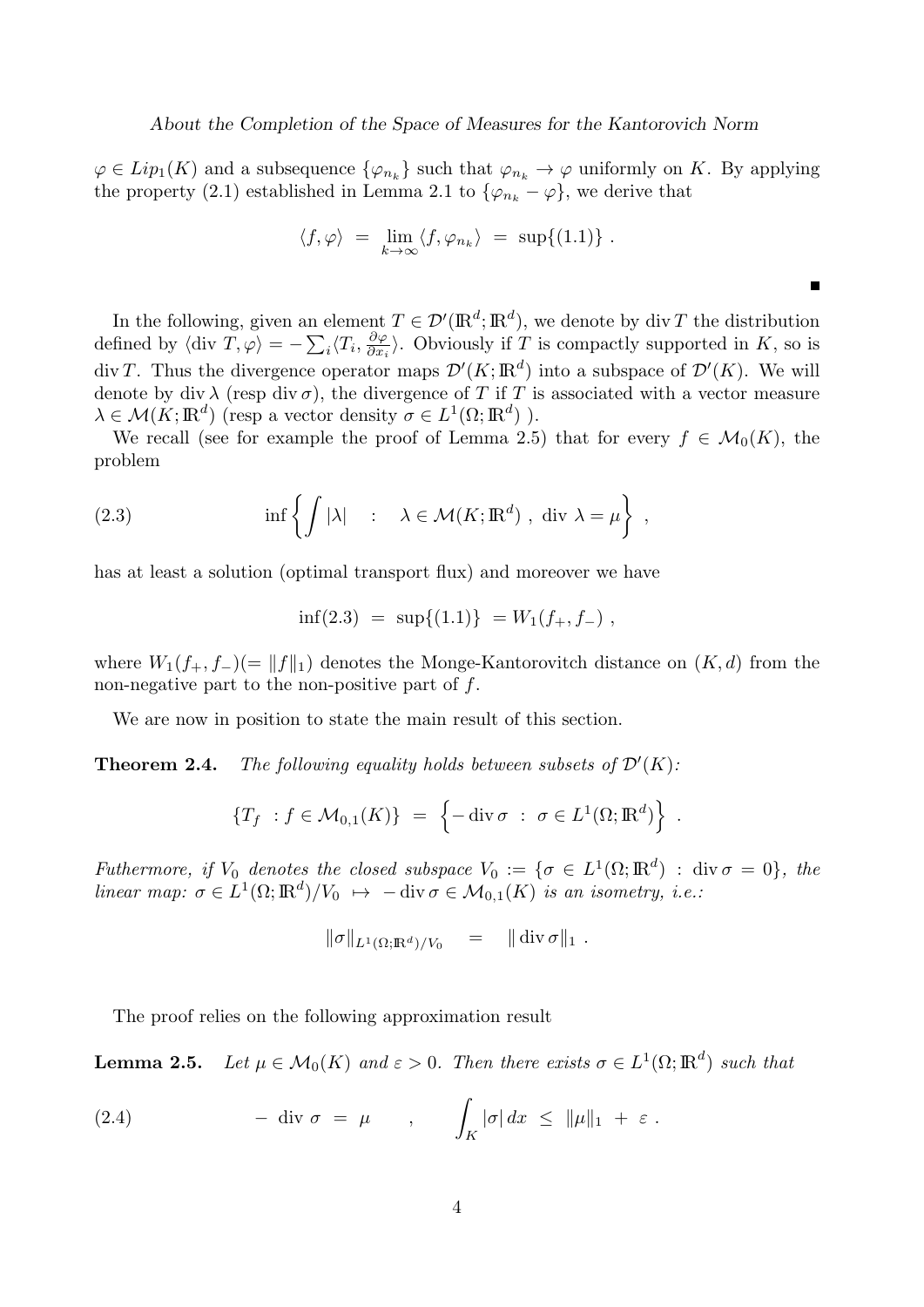*Proof.* Following [2], we use a p-Laplace approximation of the problem  $(1.1)$ . For every  $p > d$ , we set

$$
\alpha_p := - \inf \left\{ \frac{1}{p} \int_{\Omega} |\nabla u|^p dx - \int_K u d\mu \quad : \quad u \in W^{1,p}(\Omega) \right\} .
$$

It turns out that the infimum in the right hand side is attained at a unique point  $u_p$  such that  $\int_K u_p dx = 0$ . Set:

$$
\sigma_p := |\nabla u_p|^{p-2} \nabla u_p \text{ on } \Omega, \quad \sigma_p = 0 \text{ on } \mathbb{R}^d \setminus \Omega .
$$

There holds :

(2.5) 
$$
-\operatorname{div} \sigma_p = \mu \quad , \quad \alpha_p = \frac{1}{p'} \int_{\Omega} |\sigma_p|^{p'} dx \quad (p' \text{ conjugate of } p).
$$

Then by applying [2, Theorem 4.2 and (4.15)], we have that:

- $\lim_{p\to\infty} \alpha_p = ||\mu||_1.$
- For a suitable subsequence  $\{p_k\}, u_{p_k} \to u$  in  $C^0(K)$  and  $\sigma_{p_k} \to \lambda$  weakly (star) in  $\mathcal{M}(K;\mathbb{R}^d)$ , where  $u, \lambda$  solve  $(1.1), (2.3)$ .

In particular, as  $p \to +\infty$  (thus  $p' \to 1$ ), we deduce from (2.5) and Hölder inequality that

$$
\limsup_{p\to\infty}\int_{\Omega}|\sigma_p|dx \ \leq \ \limsup_{p\to\infty}\left(\int_{\Omega}|\sigma_p|^{p'}dx\right)^{1/p'} |\Omega|^{1/p} \ = \ \|\mu\|_1 \ .
$$

 $\blacksquare$ 

Therefore  $\sigma_p$  satisfies (2.4) for large p.

Remark 2.6. According to Theorem 2.4, the conclusions of Lemma 2.5 can be extended to all  $\mu \in \mathcal{M}_{0,1}(K)$ .

Proof of Theorem 2.4: We first prove the inclusion

$$
\{T_f : f \in \mathcal{M}_{0,1}(K)\} \subset \left\{-\operatorname{div} \sigma : \sigma \in L^1(\Omega; \mathbb{R}^d)\right\}.
$$

Let  $f \in \mathcal{M}_{0,1}(K)$  and let  $\{f_n, n \geq 1\}$  be a sequence in  $\mathcal{M}_0(K)$  such that  $||f_n - f||_1 \to 0$ . Possibly after extracting a subsequence, we may assume that  $\varepsilon_n := ||f_{n+1} - f_n||_1$  satisfies  $\sum \varepsilon_n < +\infty$ . Thus setting  $f_0 = 0$  and  $\mu_n := f_{n+1} - f_n$ , we have written f under the form

$$
f = \sum_{n=0}^{\infty} \mu_n
$$
 where  $\mu_n \in \mathcal{M}_0(K)$ ,  $\|\mu_n\| = \varepsilon_n$ .

Now by applying Lemma 2.5 to  $\mu_n$ , we find  $\xi_n \in L^1(\Omega; \mathbb{R}^d)$  such that

(2.6) 
$$
- \operatorname{div} \xi_n = \mu_n \quad \text{and} \quad \int_K |\xi_n| dx \leq 2 \varepsilon_n.
$$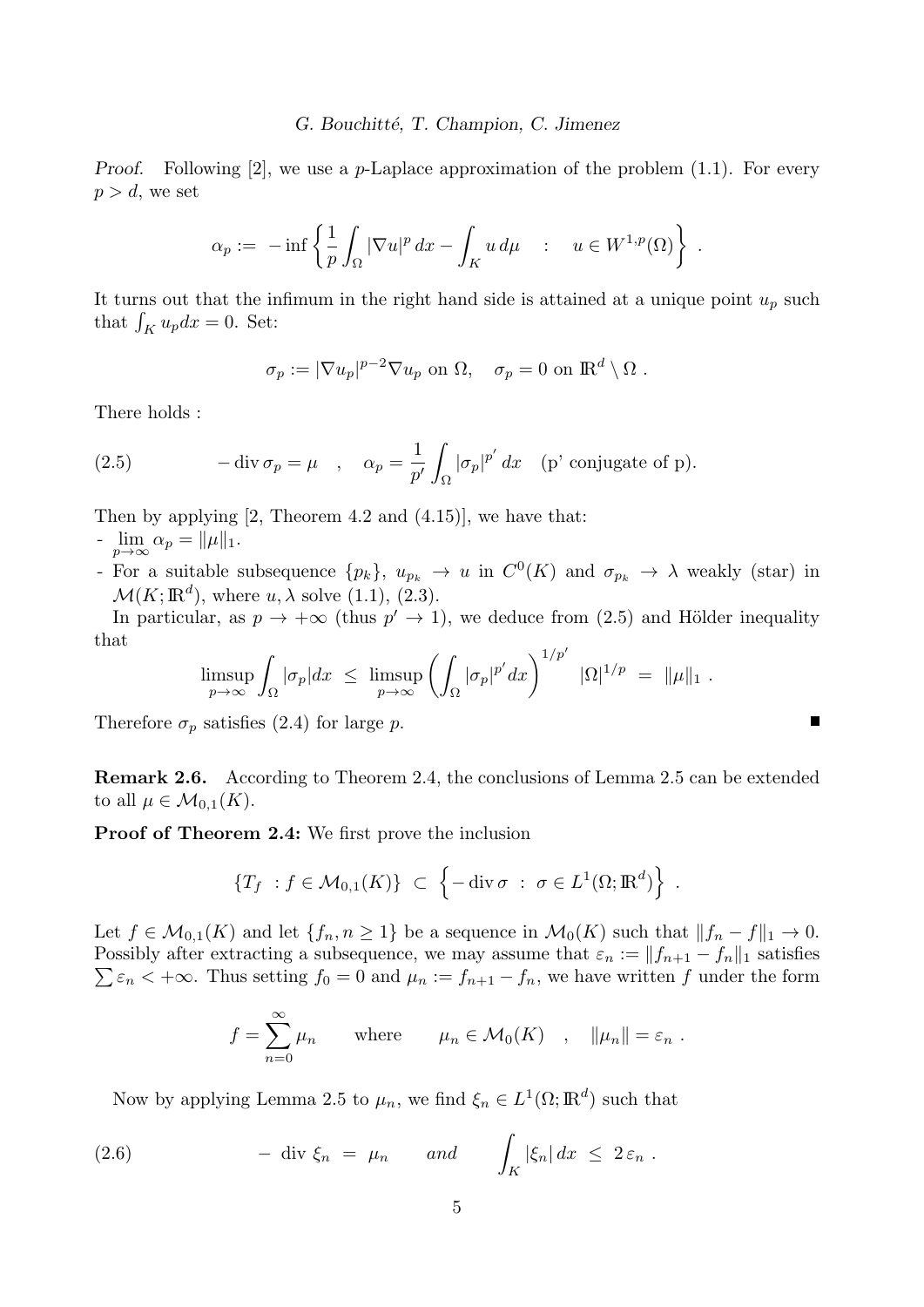About the Completion of the Space of Measures for the Kantorovich Norm

Then we define  $\sigma := \sum_{n=0}^{\infty}$  $\mathbf{0}$  $\xi_n$ . By (2.6), it is an absolutely convergent series in  $L_1(\Omega;\mathbb{R}^d)$ .

As the divergence operator is continuous with respect to the convergence in the sense of distributions, we deduce immediately from (2.6) that

$$
-\text{ div }\sigma\ =\ \sum_{0}^{\infty}\mu_n\ =\ f\ .
$$

This finishes the proof of the first inclusion; the reverse inclusion is a straightforward application of Lemma 2.1 and the first assertion of Theorem 2.4 follows. It is easy to check that the linear map  $\mathcal{L}: \sigma \in L_1(\Omega; \mathbb{R}^d) \mapsto \text{div }\sigma \in (Lip_0(K))^*$  is continuous. More precisely:

$$
(2.7) \qquad \|\text{div }\sigma\|_1 \ = \ \sup\left\{\int_K (\sigma \cdot \nabla \varphi) \, dx \ , \ \varphi \in Lip_1(K)\right\} \ \leq \ \|\sigma\|_{L^1(\Omega;\mathbb{R}^d)} \ .
$$

Now as shown before, the range of  $\mathcal L$  is exactly  $\mathcal M_{0,1}(K)$  which by construction is a closed subspace of  $(Lip_0(K))^*$ . By the closed graph theorem, we induce that there exists a suitable constant  $C > 0$  such that

(2.8) 
$$
\|\sigma\|_{L^1(\Omega; \mathbb{R}^d)/V_0} \leq C \| \operatorname{div} \sigma \|_1.
$$

We claim that in (2.8) we can take  $C = 1$ , so that combining with (2.7) we deduce the required equality. To prove the claim for a given  $\sigma \in L^1(\Omega;\mathbb{R}^d)$ , we set  $f := - \text{div}\,\sigma$  and we consider any approximating sequence  $f_n \in \mathcal{M}_0(K)$  such that  $||f_n - f||_1 \leq \frac{1}{n}$  $\frac{1}{n}$ . Owing to lemma 2.5, for every  $\varepsilon > 0$ , there exists  $\sigma_n \in L^1(\Omega; \mathbb{R}^d)$  such that

(2.9) 
$$
-\operatorname{div} \sigma_n = f_n \qquad , \qquad \int_K |\sigma_n| dx \leq \|f\|_1 + \varepsilon.
$$

On the other hand, by (2.8), there exists  $\xi_n \in L^1(\Omega; \mathbb{R}^d)$  such that

(2.10) 
$$
- \operatorname{div} \xi_n = f - f_n , \qquad \int_K |\xi_n| dx \leq C \|f - f_n\|_1 + \varepsilon.
$$

Therefore, from (2.9) and (2.10) it follows that div  $(\sigma_n + \xi_n) =$  div  $\sigma$  so that

$$
\|\sigma\|_{L^1(\Omega;\mathbb{R}^d)/V_0} \leq \|\sigma_n+\xi_n\|_{L^1(\Omega;\mathbb{R}^d)} \leq \|f\|_1 + C \|f-f_n\|_1 + 2\varepsilon.
$$

The claim hence the proof of Theorem 2.4 is achieved by letting  $n \to \infty$  and  $\varepsilon \to 0$ .

3. Optimal transport through tangential vector measures.

In this section, we want to answer the following question: let  $\lambda$  be a vector measure in  $\mathcal{M}(K;\mathbb{R}^d)$ , do we have that  $-\mathop{\mathrm{div}}\lambda$ , as a distribution on  $\mathbb{R}^d$ , belongs to  $\mathcal{M}_{0,1}(K)$  ? Owing to our Theorem 2.4, this is cleary true for those  $\lambda$  which are absolutely continuous with respect to the Lebesgue measure on  $\Omega$ . However, it cannot be true in general as shown in the following example: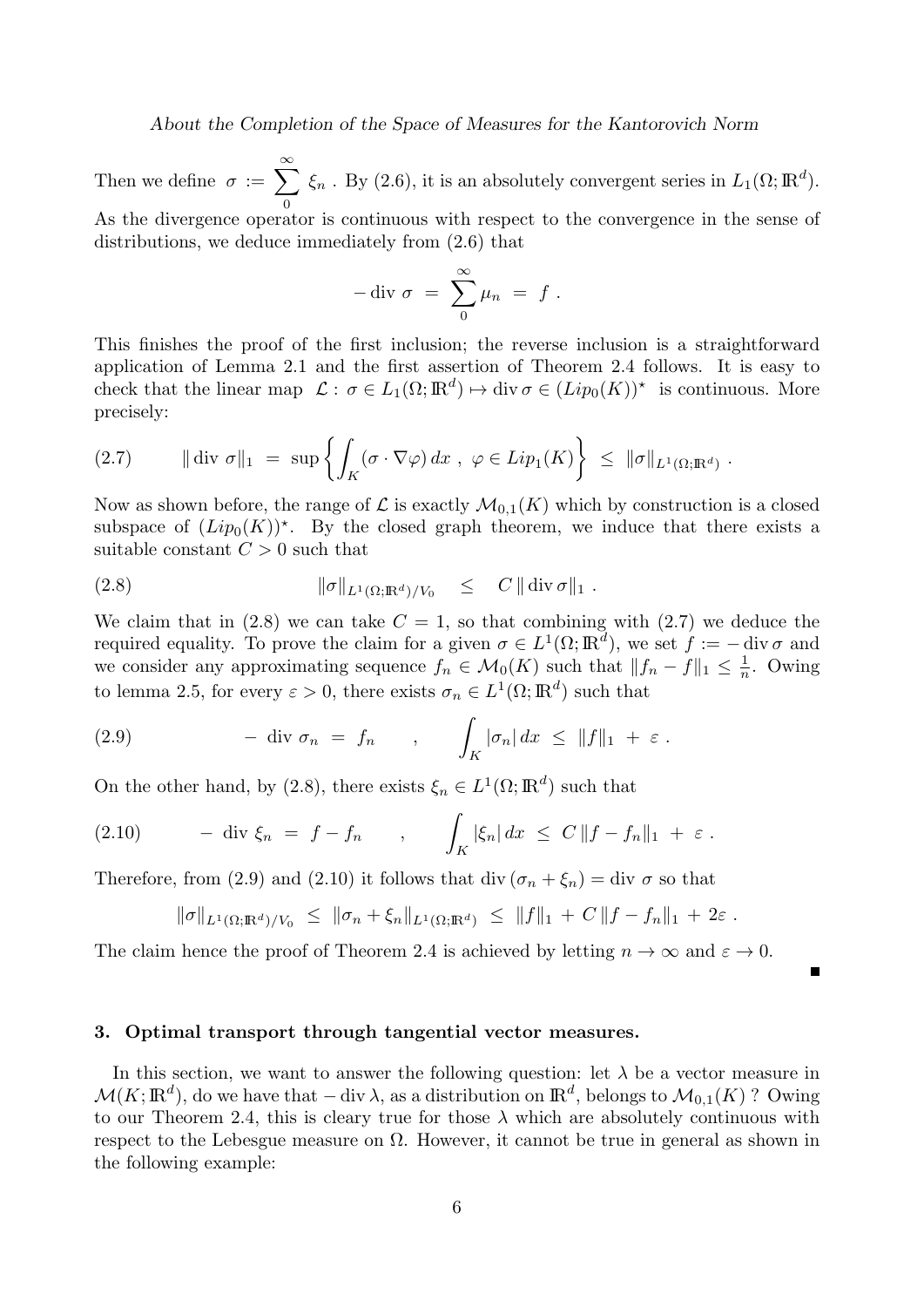**Example 3.1.** Let  $d = 2$ ,  $K = [-2, 2]^2$  and  $S_0 = [-1, 1] \times \{0\}$ . Then  $\lambda := (0, 1) \mathcal{H}^1 \square S_0$ . is an element of  $\mathcal{M}(K;\mathbb{R}^2)$  but  $-\text{div}(\lambda)$  does not belong to  $\mathcal{M}_{0,1}(K)$ . Indeed the condition (2.1) in Lemma 2.1 is violated if we choose the sequence in  $C^{\infty}(K)$  defined by  $\varphi_n(x,y)$ 1  $\overline{n}$  $\sin(ny)$ . Clearly this sequence converges uniformly to 0 on K, satisfies the upperbound  $\sup_K |\nabla \varphi_n| \leq 1$ , wereas  $\langle \lambda, \varphi_n \rangle = 2$  for every  $n \geq 1$ . We notice that, in this example, the direction of the measure  $\lambda$  is orthogonal to the segment  $S_0$  where it is supported. In contrast choosing a measure like  $\lambda = (1,0) \mathcal{H}^1 \square S_0$  would lead to the conclusion that  $-\text{div}(\lambda)$  does belong to  $\mathcal{M}_{0,1}(K)$ . This latter fact falls in the framework of tangential measures described below.

Take  $\lambda \in \mathcal{M}(K, \mathbb{R}^d)$  and consider a decomposition  $\lambda = \sigma \mu$  with  $\mu \in \mathcal{M}^+(K)$  and  $\sigma \in L^1_\mu(K, \mathbb{R}^d)$ . As noticed in the above example, if  $-\text{div}(\lambda) \in \mathcal{M}_{0,1}(K)$  then Lemma 2.1 implies that for any equi-Lipschitz sequence  $(\varphi_n)$  in  $C^{\infty}(K)$  such that  $\varphi_n \to 0$  uniformly on K one has

(3.1) 
$$
\langle -\operatorname{div}(\lambda), \varphi_n \rangle = \langle \lambda, \nabla \varphi_n \rangle = \int_K \sigma \cdot \nabla \varphi_n \, d\mu \to 0.
$$

This suggests the introduction of the following set:

(3.2)  
\n
$$
\mathcal{N} := \left\{ \xi \in L^{\infty}_{\mu}(K, \mathbb{R}^{d}) : \exists (u_{n})_{n}, u_{n} \in C^{\infty}(K), \right\}
$$
\n
$$
u_{n} \to 0 \text{ uniformly }, Du_{n} \to \xi \text{ in } \sigma(L^{\infty}_{\mu}, L^{1}_{\mu}) \right\}.
$$

The orthogonal of  $\mathcal N$  in  $L^1_\mu(K,\mathbb R^d)$  defined by

$$
\mathcal{N}^{\perp} := \left\{ \eta \in L^1_\mu(K, \mathbb{R}^d) \; : \; \int_K \eta \cdot \xi \; \mu(dy) \; = \; 0 \qquad \text{for all } \xi \in \mathcal{N} \right\} \;,
$$

is a closed vector subspace of  $L^1_\mu(K,\mathbb{R}^d)$ . Following [1,3,4], we introduce the notion of tangent space  $T_{\mu}$  to the measure  $\mu$  through the following local characterization of  $\mathcal{N}^{\perp}$  (see [9] for further details related to the  $L^{\infty}$ -case under consideration here):

**Proposition 3.2.** i) There exists a  $\mu$ -measurable multifunction  $T_{\mu}$  from K to the subspaces of  $\mathbb{R}^d$  such that:

$$
\xi \in \mathcal{N}^{\perp} \iff \xi(x) \in T_{\mu}(x) \quad \mu \text{-} a.e. \ x \in \mathbb{R}^d \ .
$$

ii) The linear operator  $u \in C^1(K) \mapsto P_\mu(x) \nabla u(x) \in L^\infty_\mu(K; \mathbb{R}^d)$  where  $P_\mu(x)$  denotes the ortogonal projector on  $T_{\mu}(x)$  can be extended in a unique way as a linear continuous operator

$$
\nabla_{\mu} : \mathrm{Lip}(K) \mapsto \nabla_{\mu} u \in L^{\infty}_{\mu}(K;\mathbb{R}^d)
$$

where  $\text{Lip}(K)$  is equipped with the uniform convergence on bounded subsets of  $\text{Lip}(K)$  and  $L^\infty_\mu(K;{\rm I\!R}^d)$  with the weak star topology.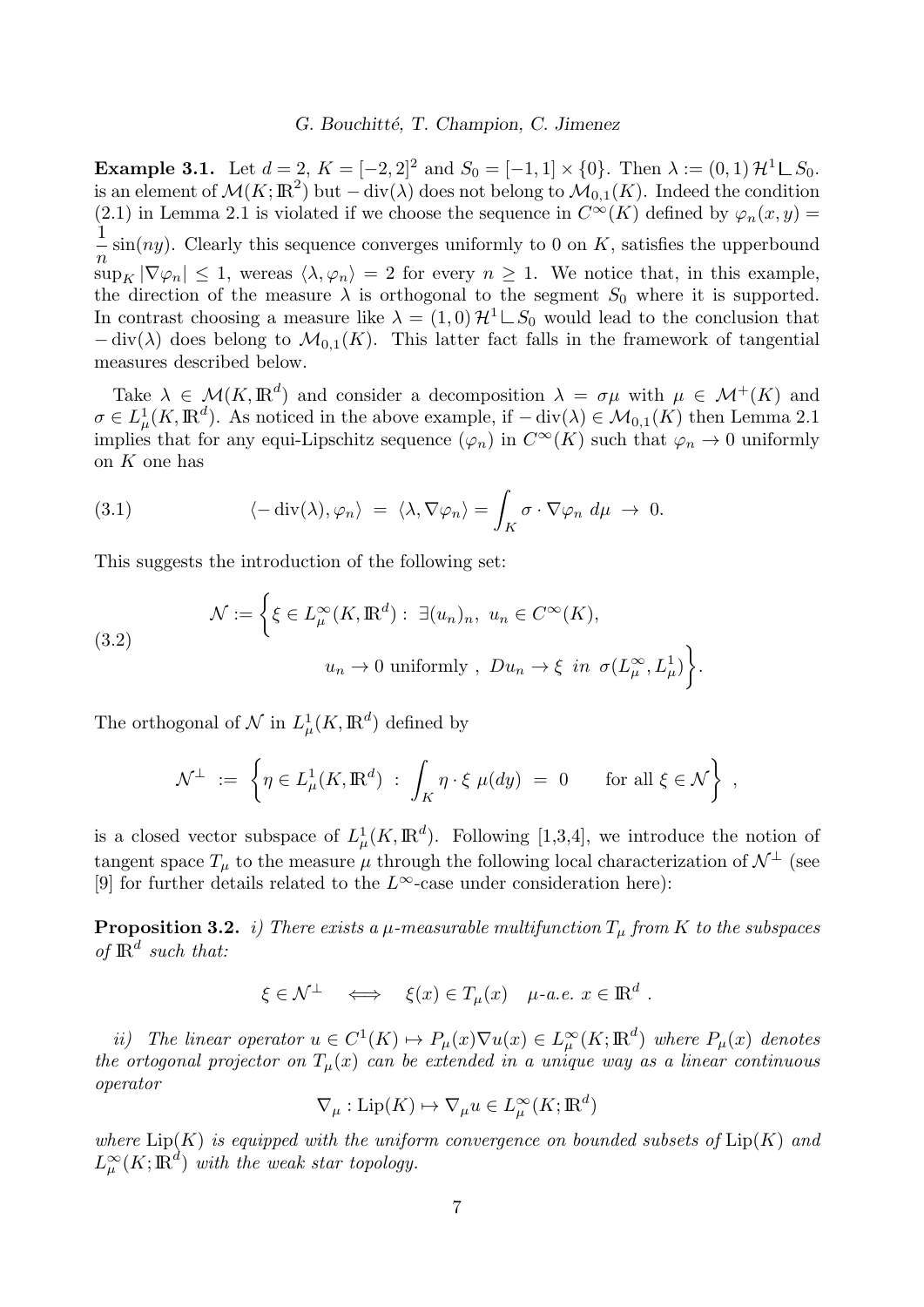About the Completion of the Space of Measures for the Kantorovich Norm

Remark 3.3. The second assertion of Proposition 3.2 asserts that a Lipschitz function admits, for every measure  $\mu$ , a  $\mu$ -a.e. defined tangential gradient. In the case where  $\mu$ is the k-dimensional Hausdorff measure on a smooth k-dimensional manifold in  $\mathbb{R}^d$ , this tangential gradient coincides with the one which is obtained by using Rachemader Theorem on local charts representing the manifold.

Proof. i) We first show that N is a vector subspace of  $L^{\infty}_{\mu}(K,\mathbb{R}^d)$  satisfying the property

(3.3) 
$$
\forall \xi \in \mathcal{N}, \ \forall \varphi \in C^{1}(K), \ \xi \varphi \in \mathcal{N}.
$$

Let  $\xi \in \mathcal{N}$ , and  $\varphi \in C^1(K)$ . There exists a sequence  $(u_n)$  in  $C^1(K)$  such that:

$$
u_n \to 0
$$
 uniformly,  $Du_n \to \xi$  in  $\sigma(L^\infty_\mu, L^1_\mu)$ .

Then one readily checks that the sequence  $(\varphi u_n)$  satisfies

$$
\varphi u_n \to 0
$$
 uniformly,  $D(u_n \varphi) = \varphi Du_n + (D\varphi)u_n \to \varphi \xi$  in  $\sigma(L^\infty_\mu, L^1_\mu)$ .

Thus  $\varphi \xi \in \mathcal{N}$  and the claim (3.3) follows. We dedude immediately the following so called "decomposability property" of the space  $\mathcal{N}^{\perp}$ :

(3.4) 
$$
\forall \sigma \in \mathcal{N}^{\perp} \quad , \quad \forall A \ \mu\text{-measurable} \subset K \quad , \quad \xi 1\!\!1_A \in \mathcal{N}^{\perp} \ .
$$

Indeed take a smooth sequence  $(\varphi_n)_n$  converging to  $\mathbb{1}_A$  for the weak star topology of  $L^{\infty}_{\mu}(K)$ . For such a  $\sigma$  and for all  $\xi \in \mathcal{N}$ , we get thanks to (3.3)

$$
\langle \xi \, \mathbb{1}_A \, , \, \sigma \rangle = \int_K \mathbb{1}_A(y) \sigma(y) \cdot \xi(y) \, d\mu(y)
$$

$$
= \lim_{n \to \infty} \int_K \mathbb{1}_A(y) \sigma(y) \cdot \xi(y) \, d\mu(y)
$$

$$
= \lim_{n \to \infty} \langle \xi \, \varphi_n \, , \, \sigma \rangle = 0 \, .
$$

Then by applying [8] (Theorem 3.1 p158)], there exists a closed valued  $\mu$ – measurable multifonction  $T_{\mu}$  such that for all  $\sigma \in L^1_{\mu}(K)$ :

$$
\mathcal{N}^{\perp} = \{ \sigma \in \mathcal{L}^1_\mu(K) \ ; \ \sigma(x) \in T_\mu(x) \ \mu-\text{a.e.} \} .
$$

Clearly  $T_{\mu}(x)$  is a vector subspace of  $\mathbb{R}^{d}$  (tangent space at x to the measure  $\mu$ ).

ii) We have to show that given  $(u_n)$  be an equi-Lipchitz sequence in  $C^1(K)$  converging uniformly to u, then the sequence  $P_{\mu} \nabla u_n$  does converge weakly star in  $L^{\infty}_{\mu}$ . Since the set  $\{\nabla u_n\}$  is uniformly bounded in  $\mathbb{R}^d$ , it is enough to check that all its clusters points in  $L^{\infty}_{\mu}$  weak-star share the same orthogonal projection on  $T_{\mu}$ . Given  $\xi_1, \xi_2$  two such points, we clearly have by (3.2) that  $\xi = \xi_2 - \xi_1$  belongs to N and then by i)  $P_\mu \xi = 0$ . Thus  $P_{\mu}\xi_1 = P_{\mu}\xi_2 \mu$ - a.e.

Recalling (3.1)(3.2) and in view of the Proposition 3.2, it is natural to consider measures  $\lambda = \sigma \mu$  such that  $\sigma \in \mathcal{N}^{\perp}$ . Therefore we introduce the space of tangential measures on K defined as follows

(3.5) 
$$
\mathcal{M}_T(K, \mathbb{R}^d) := \left\{ \lambda = \sigma \mu : \mu \in \mathcal{M}^+(K) , \sigma(x) \in T_\mu(x) \quad \mu - a.e. \right\} .
$$

It can be shown that the property  $\lambda \in M_T(K, \mathbb{R}^d)$  is independant of the chosen decomposition  $\lambda = \sigma \mu$  (see for instance [1]).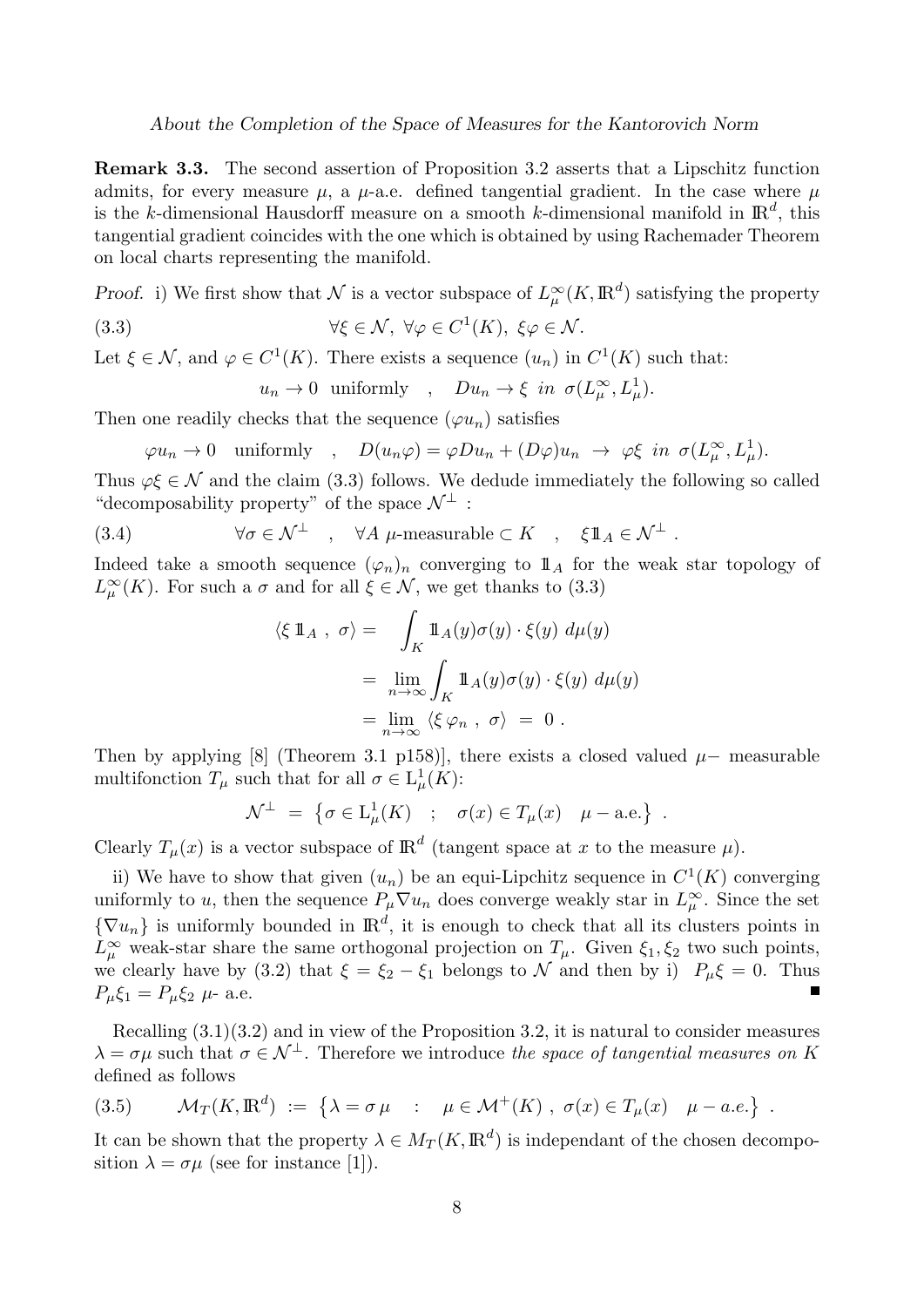**Remark 3.4.** If  $\sigma \in L^1(\Omega, \mathbb{R}^d)$ , then the measure  $\sigma L^d \square K$  is an element of  $\mathcal{M}_T(K, \mathbb{R}^d)$ since  $T_{\mathcal{L}^d}(x) = \mathbb{R}^d$  a.e. on  $\Omega$ . On the other hand, if  $\lambda \in M_T(K, \mathbb{R}^d)$ , the condition  $d\lambda$  $\frac{d\lambda}{|\lambda|} \in T_{|\lambda|}(x), |\lambda|$ -a.e implies that  $\dim(T_{|\lambda|}(x)) \geq 1, |\lambda|$ -a.e. As a consequence elements of  $M_T(K, \mathbb{R}^d)$  are atomless.

The following proposition gives an equivalent definition for  $\mathcal{M}_T(K,\mathbb{R}^d)$  and solves the question raised in the introduction of this section:

**Proposition 3.5.** Let  $\lambda \in \mathcal{M}(K,\mathbb{R}^d)$ , then  $-\text{div}(\lambda) \in \mathcal{M}_{0,1}(K)$  if and only if  $\lambda \in$  $\mathcal{M}_T(K, \mathbb{R}^d)$ . In this case, writing  $\lambda = \sigma \mu$ , we have for every  $u \in \text{Lip}(K)$ .

(3.6) 
$$
\langle -\operatorname{div} \lambda, u \rangle = \int_K \sigma \cdot \nabla_\mu u \, d\mu.
$$

Proof. Let  $\lambda \in \mathcal{M}(K, \mathbb{R}^d)$  such that  $-\text{div}(\lambda) \in \mathcal{M}_{0,1}(K)$ . Let  $\mu \in \mathcal{M}^+(K)$  and  $\sigma \in$  $L^1(K,\mathbb{R}^d)$  such that  $\lambda = \sigma\mu$ . We are going to show that  $\sigma$  is in  $\mathcal{N}^{\perp}$ . For any  $\xi$  in  $\mathcal{N}$ , it exists a sequence  $(u_n)_n$  in  $C^{\infty}(K)$  such that

$$
u_n \to 0
$$
 uniformly,  $Du_n \to \xi \in \sigma(L^\infty_\mu, L^1_\mu)$ .

As  $-\text{div}(\lambda)$  is in  $\mathcal{M}_{0,1}(K)$ , according to Lemma 2.1, the condition (2.1) is satisfied for  $(u_n)_n$ , so we get:

$$
\int_K \sigma \cdot \xi \, d\mu = \lim_{n \to \infty} \int_K \sigma \cdot \nabla u_n \, d\mu = \lim_{n \to \infty} \langle -\operatorname{div}(\lambda), u_n \rangle = 0.
$$

As the above equality holds for any  $\xi$  in  $\mathcal{N}, \sigma$  belongs to  $\mathcal{N}^{\perp}$  and thus, by Proposition 3.2 i),  $\sigma(x) \in T_{\mu}(x)$   $\mu$ -a.e. that is  $\lambda \in \mathcal{M}_T(K, \mathbb{R}^d)$ .

Conversely, let  $\lambda$  in  $\mathcal{M}_T(K, \mathbb{R}^d)$ ,  $\mu \in \mathcal{M}^+(K)$  and  $\sigma \in L^1(K, \mathbb{R}^d)$  such that  $\lambda =$  $\sigma\mu$ . Then by definition, there holds  $\sigma(x) \in T_\mu(x)$ ,  $\mu$ -a.e. Now if the sequence  $\{u_n\}$  is equilipschitz and converges uniformly to some  $u$ , by Proposition 3.2 ii), the projected gradients ( $P\mu(\nabla(u_n))$  do convergence weakly star to  $\nabla_\mu u$  and therefore:

$$
(3.7) \lim_{n \to \infty} \langle -\operatorname{div}(\lambda), u_n \rangle = \lim_{n \to \infty} \int_K \sigma \cdot \nabla u_n \ d\mu = \lim_{n \to \infty} \int_K \sigma \cdot \nabla_\mu u_n \ d\mu = \int_K \sigma \cdot \nabla_\mu u \ d\mu.
$$

So if  $u$  is a constant, the previous limit vanishes and the implication  $(2.1)$  holds true. By Lemma 2.1 it follows that  $\lambda$  belongs to  $\mathcal{M}_{0,1}(K)$ . Eventually, if u is an arbitrary Lipschitz function, we see that the left hand side limit in (3.7) agrees with  $\langle -\operatorname{div}(\lambda), u \rangle$ . That yields (3.6).

 $\blacksquare$ 

We are now in position to state the main result of this section: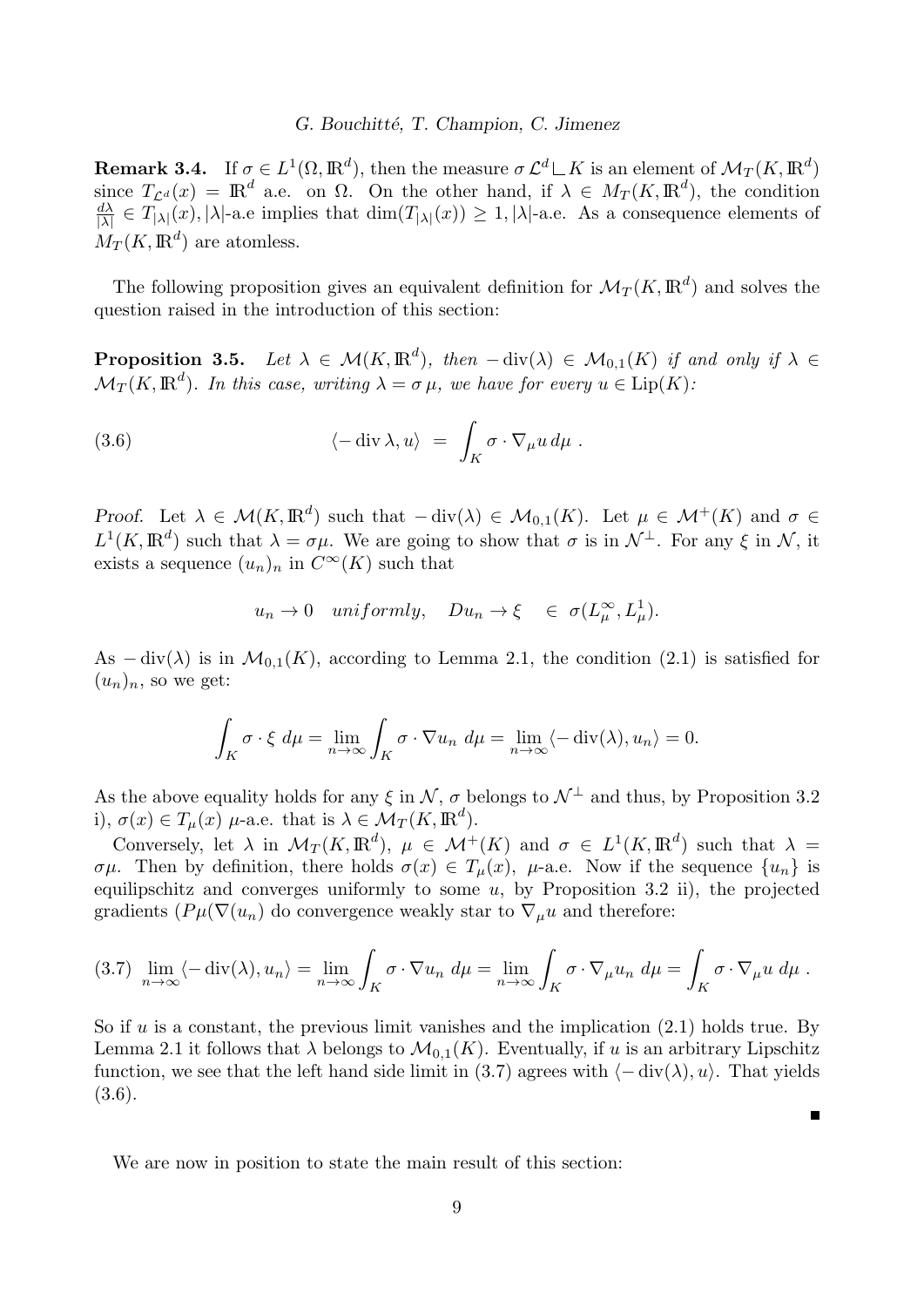About the Completion of the Space of Measures for the Kantorovich Norm

**Theorem 3.6.** The following equality holds between subsets of  $\mathcal{D}'(K)$ :

$$
\{T_f : f \in \mathcal{M}_{0,1}(K)\} = \{-\operatorname{div} \lambda : \lambda \in \mathcal{M}_T(K; \mathbb{R}^d)\}.
$$

Futhermore, for any  $f \in \mathcal{M}_{0,1}(K)$ , there exists  $\overline{\lambda} \in \mathcal{M}_T(\mathbb{R}^d; \mathbb{R}^d)$  such that:

$$
||f||_1 = |\overline{\lambda}|(K) = \min_{\lambda \in \mathcal{M}_T(K; \mathbb{R}^d)} \left\{ \int |\lambda| : -\operatorname{div} \lambda = f \right\} .
$$

Proof. As a consequence of Theorem 2.4 and Remark 3.4, we have:

$$
\{T_f : f \in \mathcal{M}_{0,1}(K)\} \subset \{-\operatorname{div} \lambda : \lambda \in \mathcal{M}_T(K; \mathbb{R}^d)\}.
$$

The reverse inclusion is a consequence of Proposition 3.5. It remains to show that for any  $f \in M_{0,1}(K)$ :

$$
||f||_1 = \min_{\lambda \in \mathcal{M}_T(K; \mathbb{R}^d)} \left\{ \int |\lambda| : -\operatorname{div} \lambda = f \right\}.
$$

Notice that by proposition 3.5, the infimum in the right hand side could be taken as well over all  $\mathcal{M}(K,\mathbb{R}^d)$ . The existence of a minimal  $\overline{\lambda}$  follows then by the lower semicontinuity of the total variation and the fact that the distributional divergence constraint is closed under the weak star convergence of measures. The value of the minimum  $\overline{\lambda}(K)$  is clearly below the infimum taken over absolutely continuous measures  $\lambda = \sigma dx$  (see remark 3.4) and by Theorem 2.4 this latter infimum agrees with  $||f||_1$ . To prove the converse inequality we simply notice that, for every  $u \in \text{Lip}_1(K)$ , we have  $|\nabla_\mu u| \leq 1$ . Thus recalling (3.6), it follows that for every admissible  $\lambda = \sigma \mu$ :

$$
\int_K |\lambda| \ge \int_K (\sigma \cdot \nabla_\mu) d\mu = -\langle \operatorname{div} \lambda, u \rangle.
$$

 $\blacksquare$ 

Example 3.7. Let us consider again the infinite sum of dipoles discussed in section 1, that is  $f = \sum_n (\delta_{b_n} - \delta_{a_n})$ . It is difficult to explicit a representation of f as established in Theorem 2.4. However it becomes straightfoward in the framework of lower dimensional tangential measures. Indeed consider any geodesic curve  $S_n \subset K$  joining  $a_n$  to  $b_n$ . Then, if  $\tau_n$  denotes the oriented tangent vector of  $S_n$ , we obtain an element  $\lambda \in \mathcal{M}_T(K, \mathbb{R}^d)$ such that  $-\text{div }\lambda = f$  by setting

$$
\lambda := \sum_n \tau_n \mathcal{H}^1 \sqcup S_n .
$$

### References.

[1] G. Bouchitté, G. Buttazzo, P. Seppecher: Energies with respect to a measure and applications to low dimensional structures. Calc. Var., 5 (1997), 37–54.